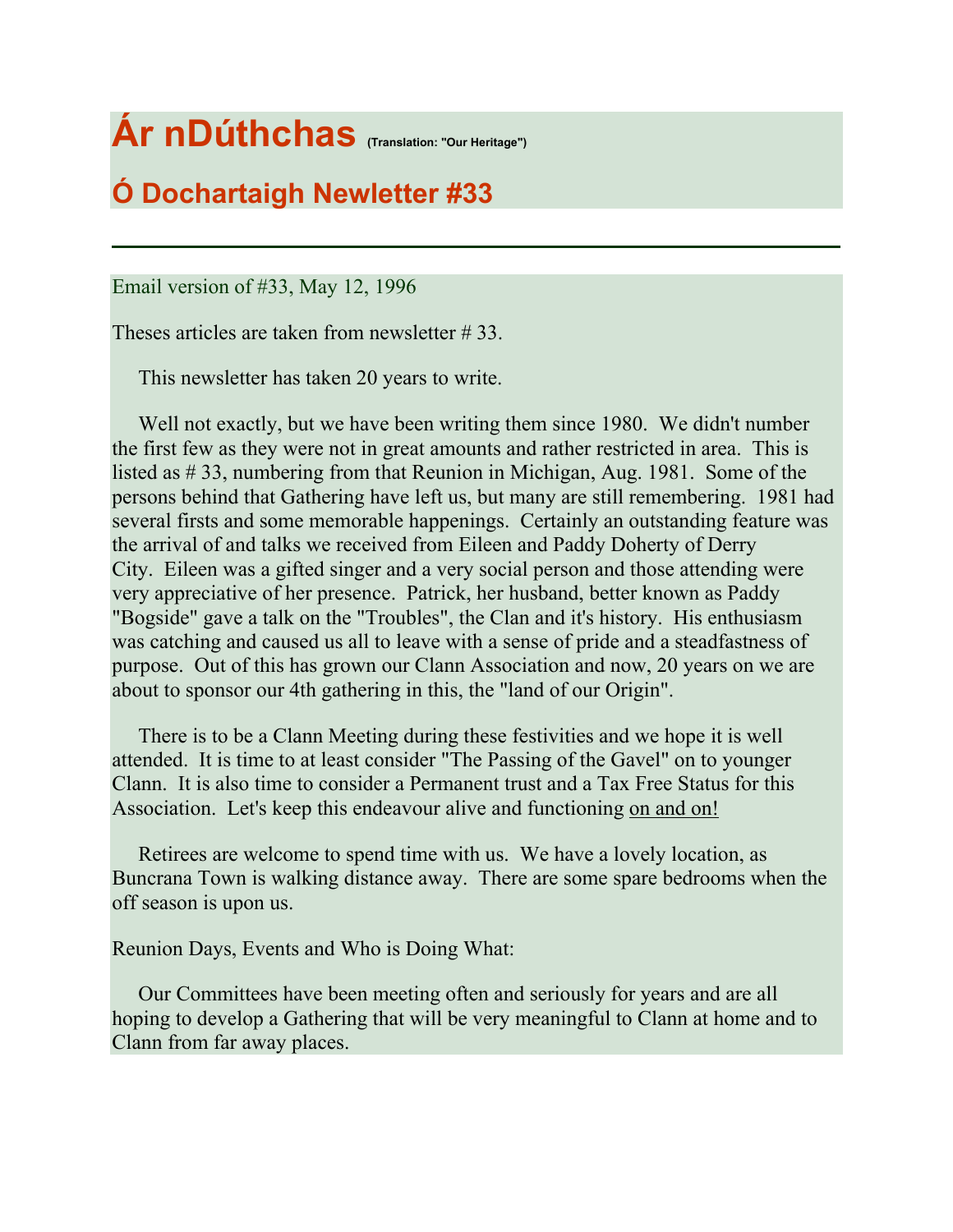Our General Chairperson was Paddy "Joe" Doherty of Derry. He was forced to give up that position due to ill health. He was very ably replaced by James "sausage" Doherty of Derry. Both these men were so helpful in past reunions and in many Clann occasions at Headquarters on Inch Island.

 Besides James, there is these assisting from Derry: Carita Ker, Helena "Saddler" Downey, Paddy "Bogside" Doherty, Marcus O'Murchu and Sally Doherty Litchfield. The Inishowen Committees are all listed on the page on which their activities occur.

 There have been many attempts to secure grants in the Ulster and or Donegal areas. At this time ! April, we are still trying to convince Grant Authorities of our need for help. It is easy to spend enormous amounts for printing and postage on one issue of a Newsletter. An example is this: Newsletter No. 32 (4000 copies): Printing; IE1880.00, posting IE1278.00 and the conveyance of 1200 newsletter to distributions points in Derry and Donegal, IE80.00. We also sent out 11,000 flyers to all of Inishowen, informing all householders of the coming reunion and the need of their cooperation. This cost IE550.00 more. With the next newsletter ready to go to print and also with posting costs we are facing the same dilemma. We are also considering a follow-up of the first flyer. Plans are being set up to get out an excess of 12,000 single page mail outs by mid-May to all of Inishowen.

 We have the added possibility of receiving U.K. Grants as the Derry Committee is working to get some aid.

Daily Schedule, Year 2000 Gathering

The First Day - Friday, 23rd. June

Derry City Day

The following Derry venues will be open for the Clann Reunion:

 Calgach Centre: Located on the street to the right of the Town Diamond, which is reached by going up the hill of Shipquay St. Celtic Exhibition: Go back into the ages of the Celtic People, from the earliest of time. (Will be open every weekday of the Reunion)

 The Tower Museum: (In the O'Dochartaigh Castle), Contains local history and artifacts of the area. Dedicated in 1982 by your Clann Herald and Paddy Bogside. It is at a Main Gate within the Walled City. (Open daily)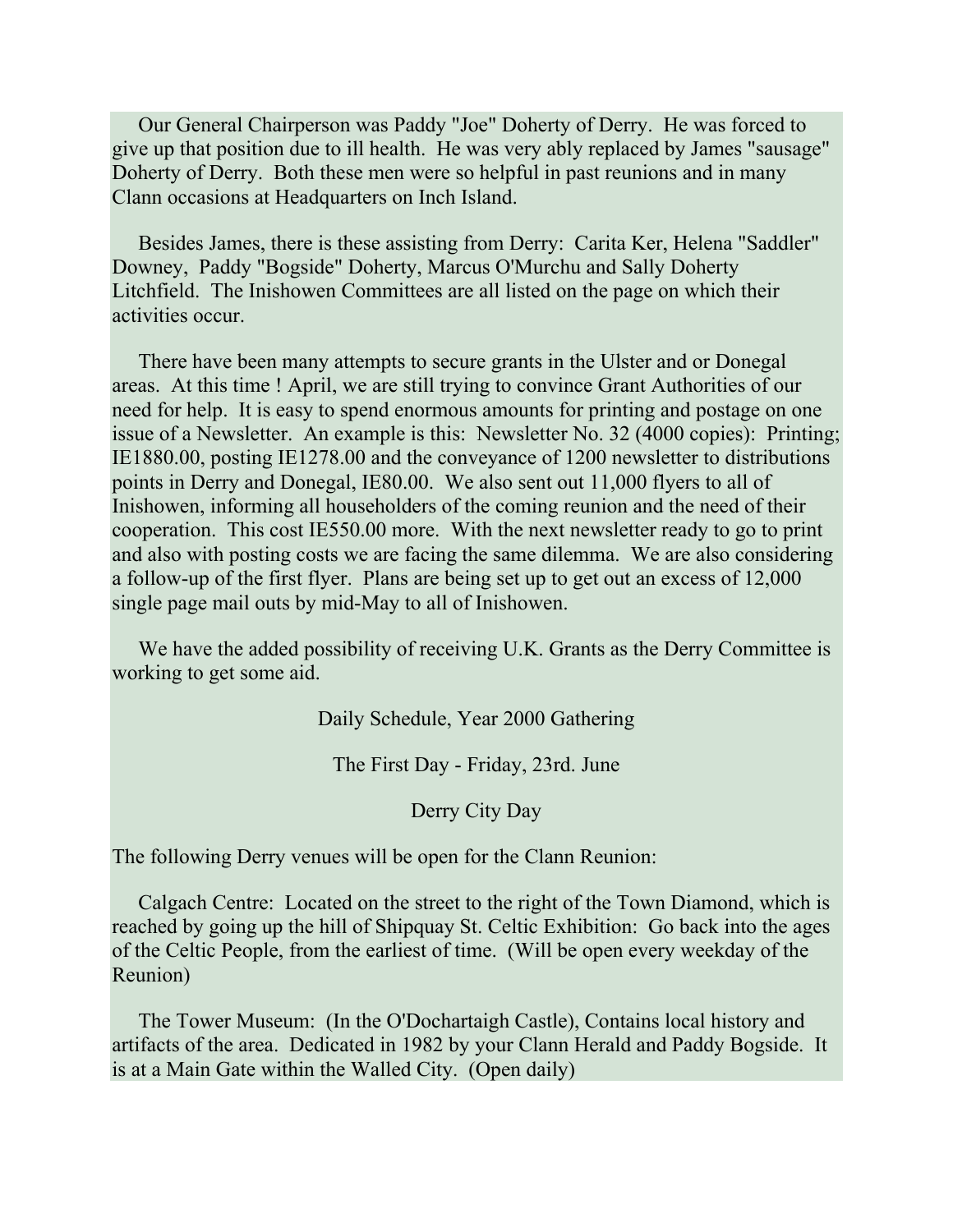Guides will be available for touring the City's ancient walls.

 Derry City Council will provide a reception at the Clann's arrivals: It will be held in the evening. More details later. You will have the opportunity to meet with Clann Chieftain's family, City dignitaries and the Reunion Committees at this venue.

 Person in charge of activities this day: Chairperson: James Doherty. Committee Members assisting: Marcus O'Murchu, Carita Kerr, Paddy Bogside Doherty, Helena Downey, Sally Litchfield and Paddy Joe Doherty.

 Remember: Interested people will be able to get the latest time, place and details on all Reunion activities from a Souvenir Booklet that is being presented by local O'Doherty businesses and your Clann Headquarters, (there will be a small charge). It will be available from: Derry Tourist Office, Bishop Street; Clann Headquarters, Buncrana; The Inishowen Tourist Office, Carndonagh; Seaview Tavern, Malin Head; Tourist Office, Moville; Heritage Library, Bishop St., Derry.

 Have you ordered a Clann Badge?? (for a small fee as a Clann Headquarters service). On the reservation sheet, there is a place to order an I.D. badge: It will have: Your Name, your area of residence, our crest and the fact of the Reunion. Please specify.

 To all with Clann connections: Place the Clann Association meetings on your schedule. We have problems to discuss and a full agenda.

Clonmany, (Meadow of the Monks)

Saturday, 24, June.

Devide the delegation into 3 groups: (Possibility of 3 minibuses for transport)

Group A: Tour of windswept shores and hilly mountains. Tour Guide: John Joe Doherty, Urris. Several Stops.

Group B: To Paddy Doherty's Doagh Farm with a "Long Step Back in Time"

Group C: To O'Doherty's Carrickabraghey Castle for a viewing with a short talk by Joseph Doherty, (Denery).

6:00pm.

Evening: A "Rough and Ready" easily prepared and consumed meal in the area.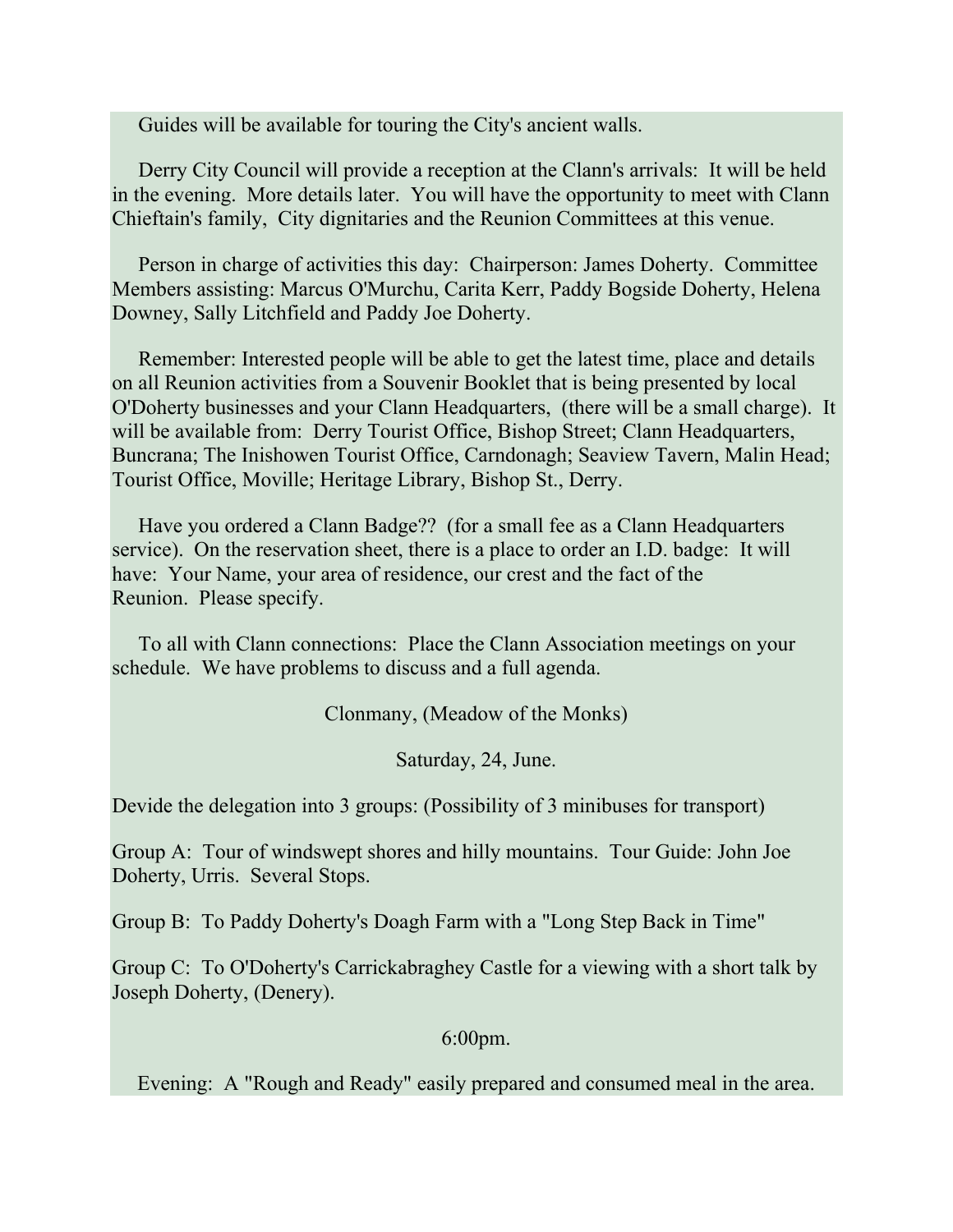#### 8:00pm

#### Unique Festival "The McGlinchey Festival".

A salute to a great historian who wrote engagingly about this old Celtic area which kept it's Irish roots and language for decades longer. This festival is in its third year. It is presented by local artists. Clonmany is an area which is surrounded by mountains and the rolling sea. (Land of the Mountain Reaches and Foaming beaches).

Announcements on Buses at a later day, June 1st.

Sunday, 25th, June

Grianan Day

3:00 to 5:00pm

Buses will leaving Derry City at 1:30pm and Buncrana at 2:00, (The demand for tickets will determine the availability of bus runs, no demand, no bus). If you are driving there, please park your car in the fields as marked. Mini-buses will be used to take all visitors up to the Grianan, donations for the buses are appreciated.

"The Grianan Aileach"

Possibly the site of the oldest stone structure in Ireland. It is the site of ancient coronations of the Great Clanns of Ulster.

Programme: A lovely, traditional afternoon with some of Irelands best entertainers. In the Souvenir Booklet these artists will be identified with more detail.

Much preparation and cost have gone into this remarkable occasion by the Derry Committee and your Clann Headquarters.

Person in Charge: Marcus O'Murchu.

To avoid congestion, Mini-buses will take people from and to their cars at this event.

Evening Program: Many hotels and taverns will have special entertainment for the Clann. Check out your area of residence for events.

Pick up your ID badges at the Clann Center, Shore Front, Buncrana any time. The Towns of Buncrana, Letterkenny, Ballyliffin, Bridgend, Derry, Malin Head,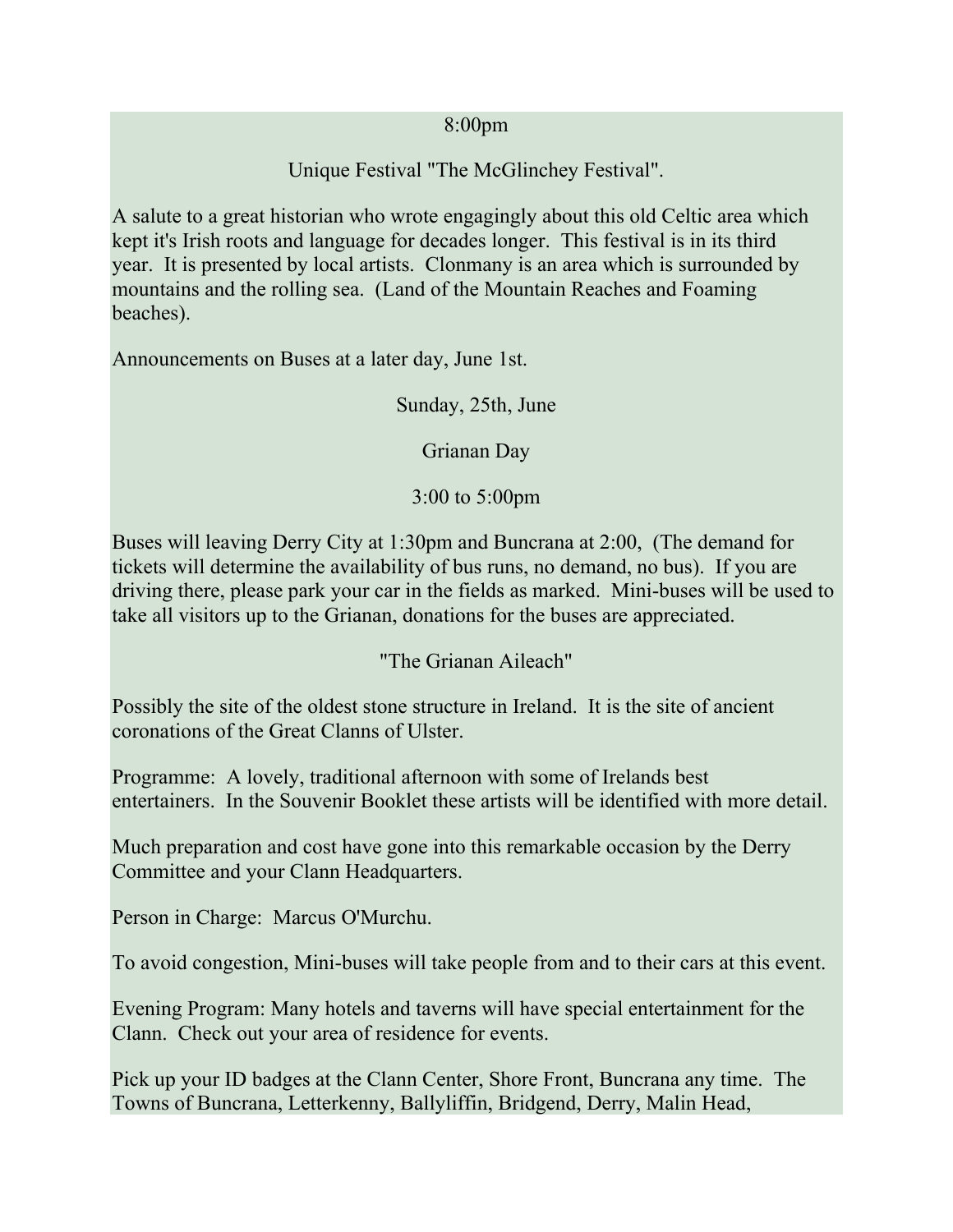Carndonagh, Moville, Redcastle and Malin will all have great dinner facilities. Arrange reservations the day before.

Doherty Restaurants of the area: Harry's in Bridgend, The Gateway and Lake of Shadows in Buncrana, The Redcastle Hotel and the Seaview at Malin Head.

Monday, 26th, June

Malin Peninsula Day, 10:00am.

The following Malin Day plans are being organised:

Buses and cars bring people to the most northerly peninsula in Ireland, with pick-uppoints at: Derry, Buncrana and Moville, (if there is a demand).

Smaller tour buses will be used in the Malin Peninsula: We will meet at Anthony Doherty's Tavern, Malin Head. Tour to begin there: Stops: Ard na Merica, Church of Ireland Cemetery, Lagg Cemetery, Knockameny Bends, Gortna-mullin, Bree Inn, Backlands, Raised Beach, Mary-Rose Hill, Ballyhillion Tower, Farren's Pub, Portmore Pier, Malinwill, "Wee House", Seaview Tavern, etc. A Certificate will be presented to all you Malin Travelers who have visited this most northerly point in Ireland. Lunch is scheduled to be at the Bree Inn: Evening Dinner will be served at Doherty's Seaview Tavern. Menu of choice for the Clann dinner. There will be entertainment there.

Reservations and deposit required. See the reservation page.

Total cost for this Malin tour and meals: IE30.00 (hopefully including buses from the more southern locations).

Chairperson for the day: Kathleen O'Donnell.

Committee: Tony McLaughlin, Michael "Doc" Doherty, Catrina Doherty, Denis Doherty, Paddy Carey and Mary Glackin.

#### Other Events

Derry City will be having a 1:00 lecture. It will be held at the Nerve Centre. Frank D'Arcy, a noted Historian will discuss the Emigration from the North West of Ireland.

There are these usual tours running during the day hours: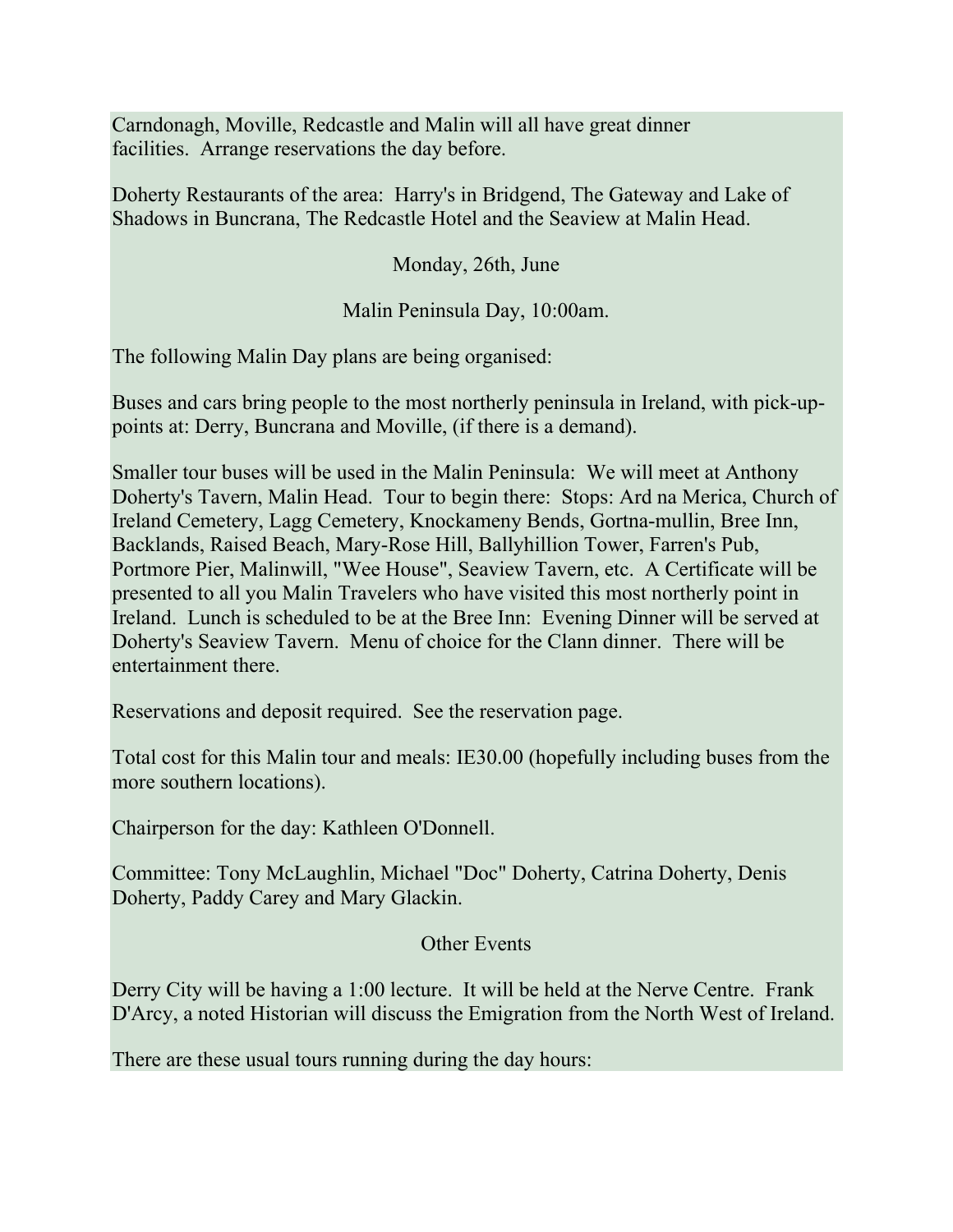Calgach Center: Located on the street to the right of the Town Diamond, which is reached by going up the hill of Shipquay St.

Celtic Exhibition: Back into the ages of the Celtic People, from the earliest of time. (Will be open every week day of the Reunion)

The Tower Museum: (In the O'Dochartaigh Castle), Contains local history and artifacts of the area. Dedicated in 1982 by your Clann Herald and Paddy Bogside. (open daily)

Guides will be available for the touring the ancient City Walls.

Most attendees will be wearing I.D. badges (see sample below). Get an order for your family. Slip in a \$5.00 (cash) for the first badge when sending us the information needed on it Price for family \$12.00 for up to 5 or in groups of five.

#### Tuesday, 27th., June

#### Derry & Meeting Day

# Derry City Day:

Walking tours of the Walled City: Guides are available.

The O'Doherty Fort and Museum and the Calgach Centre will be open for your viewing.

Do enjoy lunch in Derry before the Lecture as we want you at the Clann meeting. 1:00 PM. Daily Lecture: Tony Crowe, a local historian, will be bringing to life the "Story of the Building of Derry, Londonderry". This will be an in depth look at Derry and the Plantation.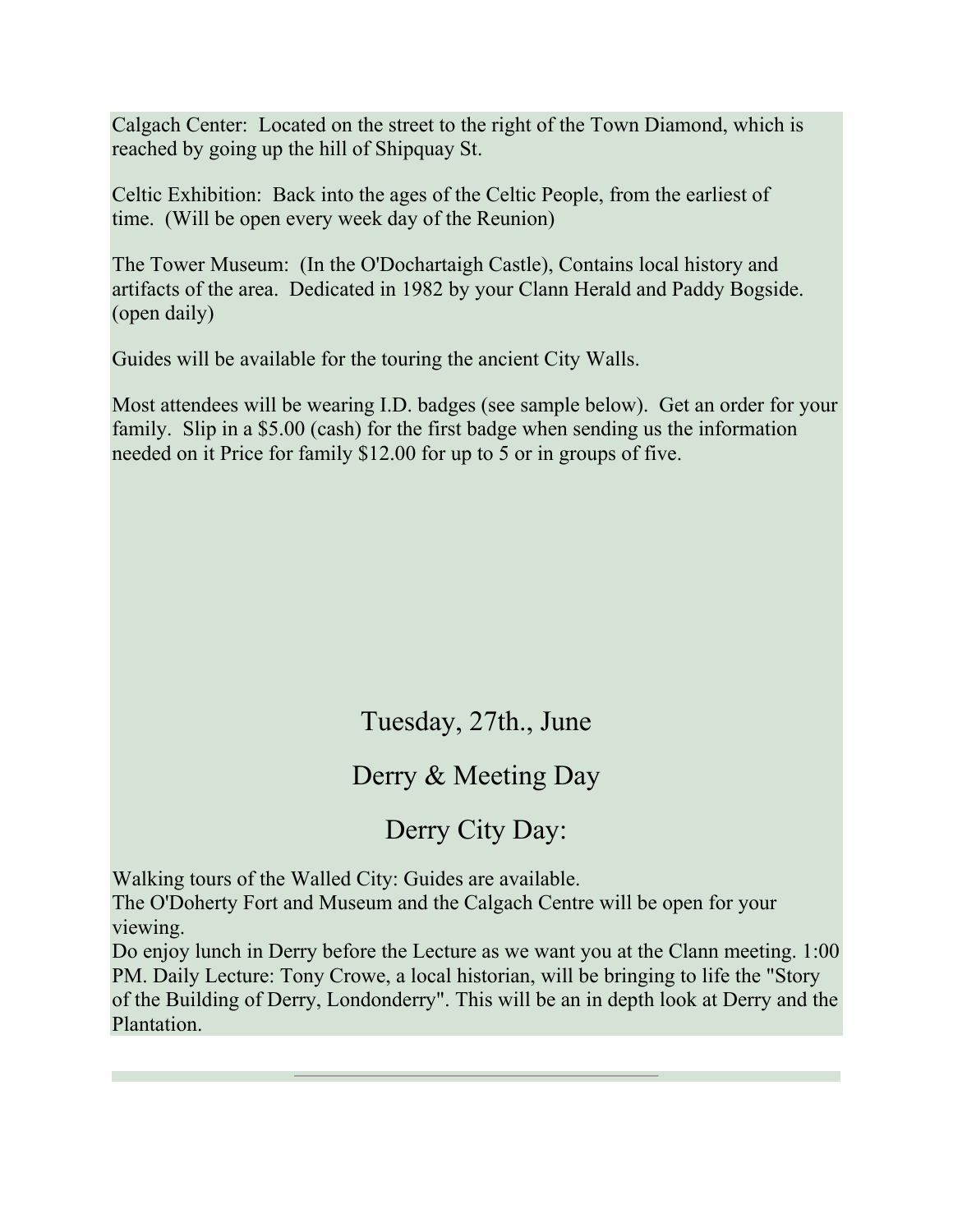# Buncrana and an Association Meeting Day:

Doherty's Gateway Hotel is the venue for this meeting. Time: 3:30 PM. till 5:30 PM. So as not to conflict with the Derry activities, we are calling this meeting to order at 3:30 PM sharp.

We hope you can attend. It is open for all who possess Clann relationship. (Refreshments served) We don't meet very often since leaving the USA and Canada. We will promise an up to date report and that you can air your views. Plan on attending with your family. Get them all involved in your Association. We hope many Native Clann will attend. Agenda: Dues; Hall of Fame; Newsletters; New Headquarters; New Clann Herald; Genealogy; Area Assistants; Reunion 2005; Matters arising over this Reunion and New Business. Evening Programmes:The Clann Centre will be open for a session at 7:00. PM. Do have a look see, meet the crew and discuss our future. Meet the famous E-Mail Supremo, Denis Matthews and view the special CD room and share a cup of tea. There are other events in Derry and the Inishowen for evening entertainment. We promise an up to date listing of activities in the SOUVENIR BOOKLET that will be available upon your arrival.

# 28<sup>th</sup> June, Wednesday. A Derry Lecture Day:

The usual Tours are available, to and along the Derry Walls. At 1:00 PM. Gordon Fulton will lecture on the Irish writer, John B. Keane. He will elaborate on Keane's abilities as a story teller. The Calgach Centre will be open.

Buses will not be running, but the regular year-round schedule will be in effect. Remember to visit O'Doherty businesses in the area:

- Crana Knits, south of Buncrana on the Derry Rd. It is well signposted.
- If you missed the Clonmany Day and that visit to Doagh Island, do attempt to visit Carrickabraghy Castle and Paddy Doherty's Doagh Farm.
- There will usually be people around your Clann Headquarters. Sign in there and see the set-up.

#### Thursday, 29th., June Buncrana & Derry Day

Walking Tours of the Walled City: Guides are available. The Calgach Centre / the O'Doherty Fort & Museum will be open.

# "A Very Political Derry City Day":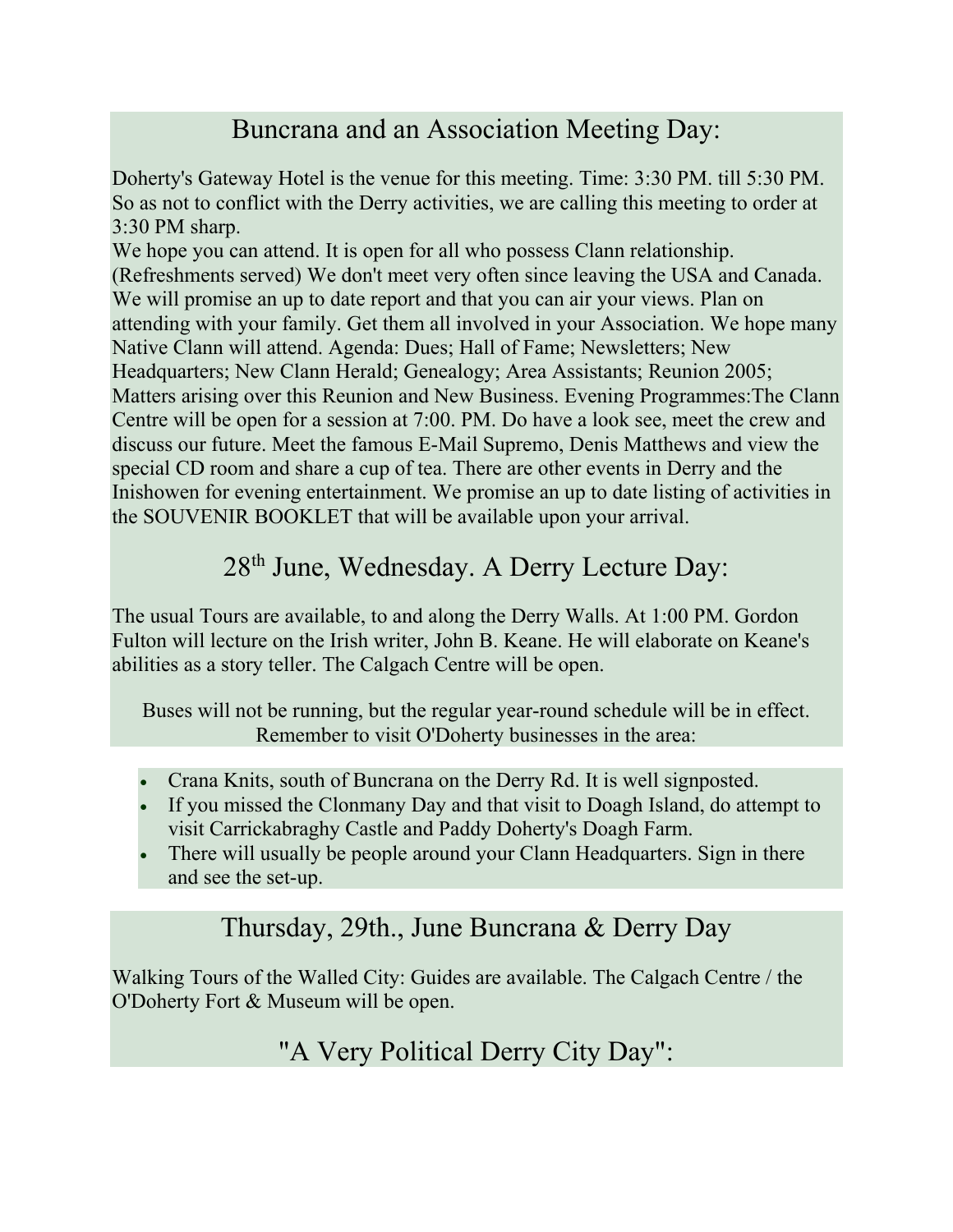1:00 PM. Daily Lecture: All the political parties will elaborate "On the Peace Process" as the "Way Forward" at the Nerve Centre. This is a multi-sided problem discussed from all different political sides. You now move into the Craft Village. Craft Village: Welcome to a Paddy Doherty reconstructed Medieval village. In Bridie's Cottage, a lecture will be given on "A Taste of Ireland" (Don't miss this well designed area). If demanded: a bus will transport you to Buncrana: A scheduled bus will be running normally.

Northwest Golf Club: (Buncrana)

Golf competition will begin at 2:30 at the Club which is south of the Gateway Hotel. A trophy will be presented at the evening banquet.

# 7:00 PM. Civic Banquet with an Honours Night: A Clann Association First: (since 1601) £ 22,00 Fee.

Reservations are expected. During the day, give a main course preferences. This is a Civic Banquet, Hosted by Buncrana District Council. In attendance: The Chieftain's Family; Urban Councilmen; Clann ² Dochartaigh Honourees; Distinguished Guests: Reunion Committee Members; Clann ² Dochartaigh Members.

# Honours Night for Clann O'Dochartaigh:

In 2000 AD. we will attempt to honour many Clann who in turn have brought honour upon us. These will be Millennium Awards given to two categories of ² Dochartaigh with the benevolence of the County Donegal Millennium Committee. This group is especially proud of an opportunity to work with us. They welcome our cousins back from all corners of the world. Buncrana is chosen due to it's lovely venue and surroundings. This will be officiated over by the Chieftain's family. Admiral Pascual O'Dogherty will confer high honours upon many deserving members of this ancient Clann. The O'Dochartaigh meet every 5 years in the "Land of Origin". They are gathering again by the thousands to claim their affiliation to the Irish Clann system and their Celtic Culture.

# Friday, 30th.,June-Carn & Derry Day. Carndonagh Day

Buses available, leaving Derry City (Foyle St.)at 11:30 PM. and Buncrana at 12:00, (Clann Centre area. No demand for buses, no bus). Buses bringing folk into Carn. will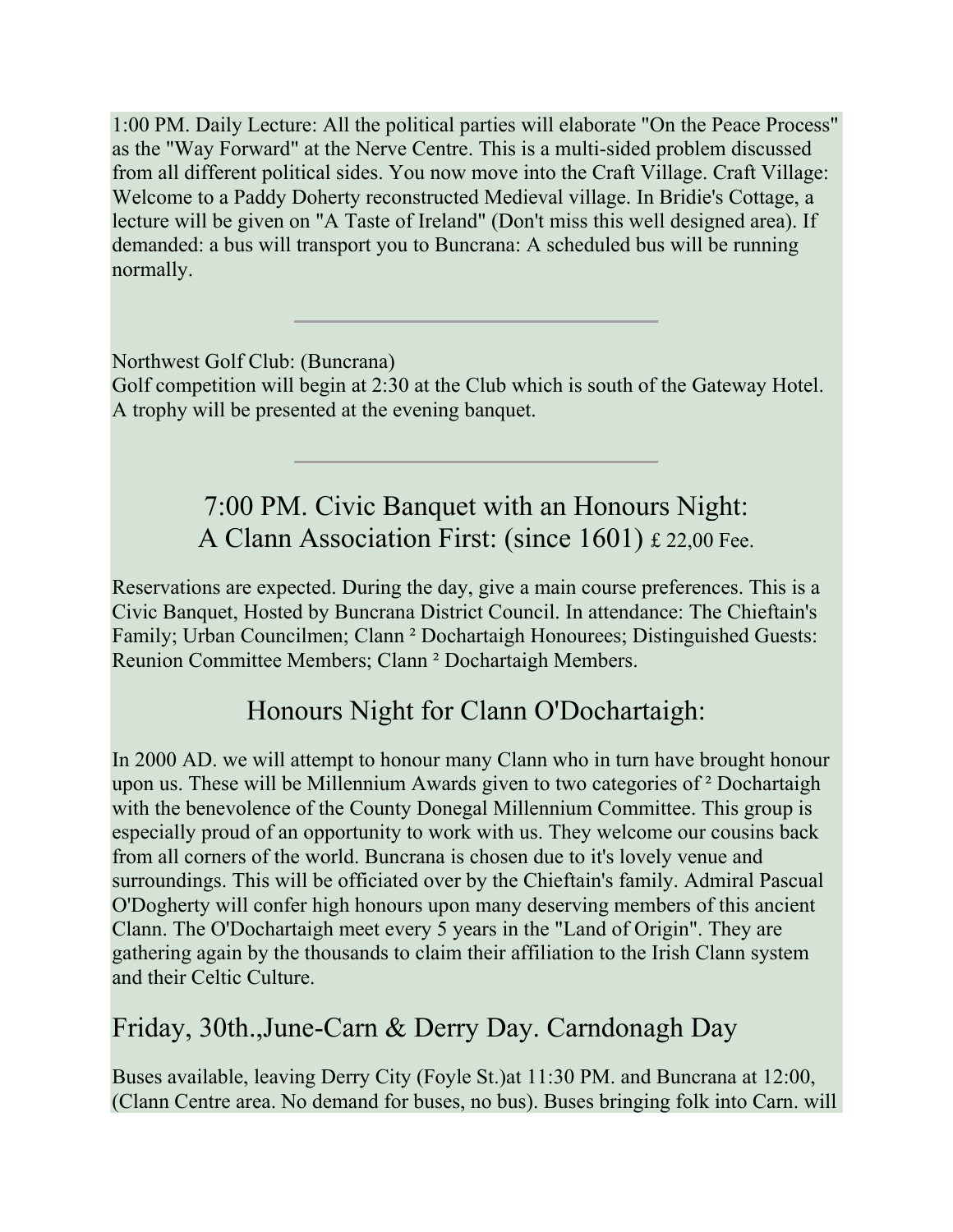deposit them at the Town Centre. They will shuttle people from parking areas to the Town Centre. If you are driving to Carndonagh, park your car in the fields as marked. These will be on the East, South and West side of Carn. The Church parking area will be marked. It is just south of the Town Diamond. Buses will be used to shuttle visitors up to the town Centre and to the farther away stops. Do not park in the Town Centre!

# Carndonagh at 1:00 PM.

Programme: Walking tours of the Town Centre: The Doherty Diamond, designed and supervised by Gary "Fintin" Doherty, Carndonagh, (as explained by Gary Himself) Wesley Hall Museum, (just a stop): The famous Donagh Cross; New Council Offices; McDaid and McCrossen Artist Exhibits, etc. At about 2:30 PM light tea at the Quiet Lady, Tul-na-ree, Boston Burger, etc. After Tea-A "Walk About" in the close vicinity of the Town Centre: To the refurbished Chapel; The extensive Cemetery; Good local shopping. A bus is available for a trip to the Mass Rock.

#### 6:00 to 8:00 in the Town Centre.

A Gala Show of Irish Step Dancing, a local Brass Band, singing, etc. Evening Programmes: All attendees will be separated into two groups. The Wee House in Magheramore: People will be invited to traditional Irish dancing. Fun with local Clann. A warm meal will be served about 9:00 PM. Closing time: 12:00PM. Buses to parking areas & further pick-up points. Tullanree Music & Dance Hall: Presents a step dancing exhibition. Top Class Dancers will be preforming for us. Meals will be served, bar available. Closing time: 12:00. Day costs: There will be designated charges on buses, food, entertainment. (All in Punts). Person in Charge: Joe "Paul" Doherty. Committee members assisting: Moira "Sadler" Doherty, Albert "Oregon" Doherty, Mary Doherty, Benny "Yarrel" Doherty, John "Paul" Doherty, Elizabeth Doherty and Letitia "Glackin" Doherty. Buses will return all visitors to their cars or to Derry or Buncrana.

Derry Lecture: Frank D'Arcy will discuss that word that is so connected to the NW of Ireland, "Emigration" with unusual angles. The Usual City Tours as previously listed. Have you picked up your ID badge from Headquarters?. Saturday, 1st. July Buncrana & Derry Day.

No lectures over the weekend. Derry is wide open for shopping or a walk about. There are several bus companies in this area: There is Swilly Bus Co., Ulster Bus Co. and the Northwest Bus Co. Check timetables locally.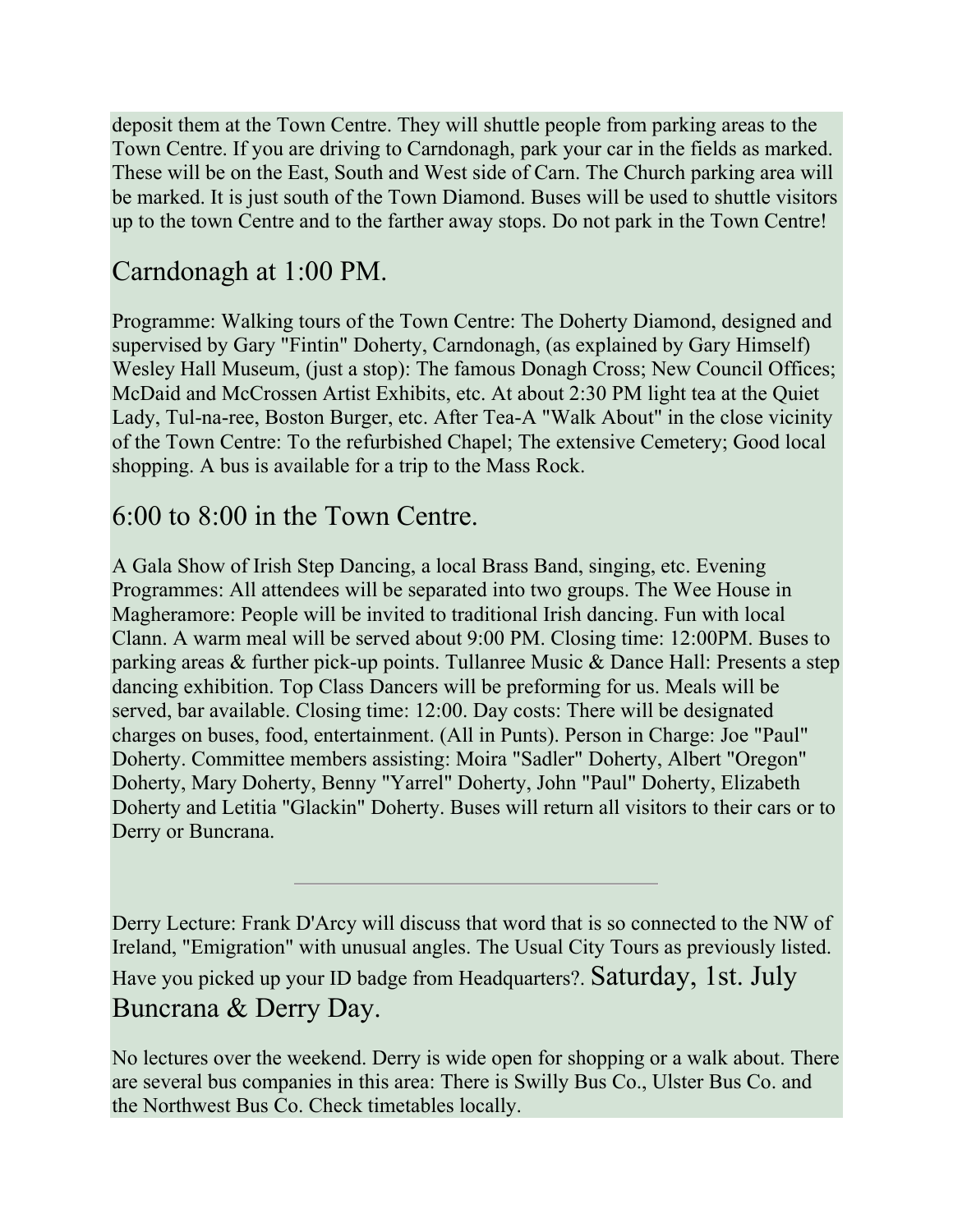# In Buncrana, on the Banks of the Swilly!

Arrangements: Buncrana Town will be the venue for an honours day for some heroes of the O'Doherty Clann. Two monuments are to be dedicated. Seminar: Before honouring these past Clann combatants, there will be a short narrative on their lives. Check with the Souvenir booklet for exact time and place. Programme: Early afternoon. Cahir "Rua" O'Dogherty born in 1587, slaughtered in 1608. He was the last Chieftain of the old Gaelic Irish order. His memorial will be on the approach to the Crana Bridge, NW of the Town. John Doherty who was born in Buncrana had strong sympathies towards the working class. He became the greatest Union organiser in the British Isles. This dedication ceremony is to be sponsored by the SIPTU Union. His time period would have been in the early 1800s.

This monument will be in the same general area as the Cahir "Rua" memorial in the Crana Bridge area. Naval Engagements During the Reunion: In recognition of the naval connection of our Chieftain's Family, the Minister of Defense has been written to, requesting a visit from an Irish Naval vessel. His office confirms 'Subject to operational requirements, a ship will be present in Lough Swilly'. By: Seamus Doherty, Ballynarry, Buncrana. Person in Charge of the SIPTU memorial, Seamus Doherty with a written report by Francis Devine, a Dublin Professor. Person in charge of the Cahir "Rua" monument, John Doherty. This completes the Reunion activities for the day. Enjoy the evening ! Your Clann Headquarters will be open for a visit. Any questions about the area, the Clann or the Reunion, feel free to call in. If nobody answers, walk right in. Call the Clann Centre at the number below.

The badge I.D.'s are a unique idea suggested for the 1985 Reunion by Elbert Covington, whose parentage goes back to the Dougherty's of Kentucky. With this Company, "Badge a Minute" we have found a way to do this. We hope you show interest and enjoy it's purpose. Monday, 3rd., July,

Derry Day: Lecture time with a radio wit; Anita Robinson, who is a local and vibrant radio commentator, will be at the Nerve Centre with an up-to-date topic. The Heritage Lirary will be expecting your presence during this Gathering, (Bishop St. Derry) There will be the usual tours and noteworthy places for your attention within the City of Derry. Arrangements: There are many well known places to visit out in Co. Antrim, Tyrone, West Donegal and the Inishowen. See the Tourist Office in your area for assistance. Have you visited Clann Headquarters on the Shore Front Buncrana ?? They will have many brochures on local scenery and attractions. Programme: Many Hotels and Taverns will have Irish, Country and Modern Music. So check around. There are discos in the Inishowen for the younger crowd. The Regular yearly Buses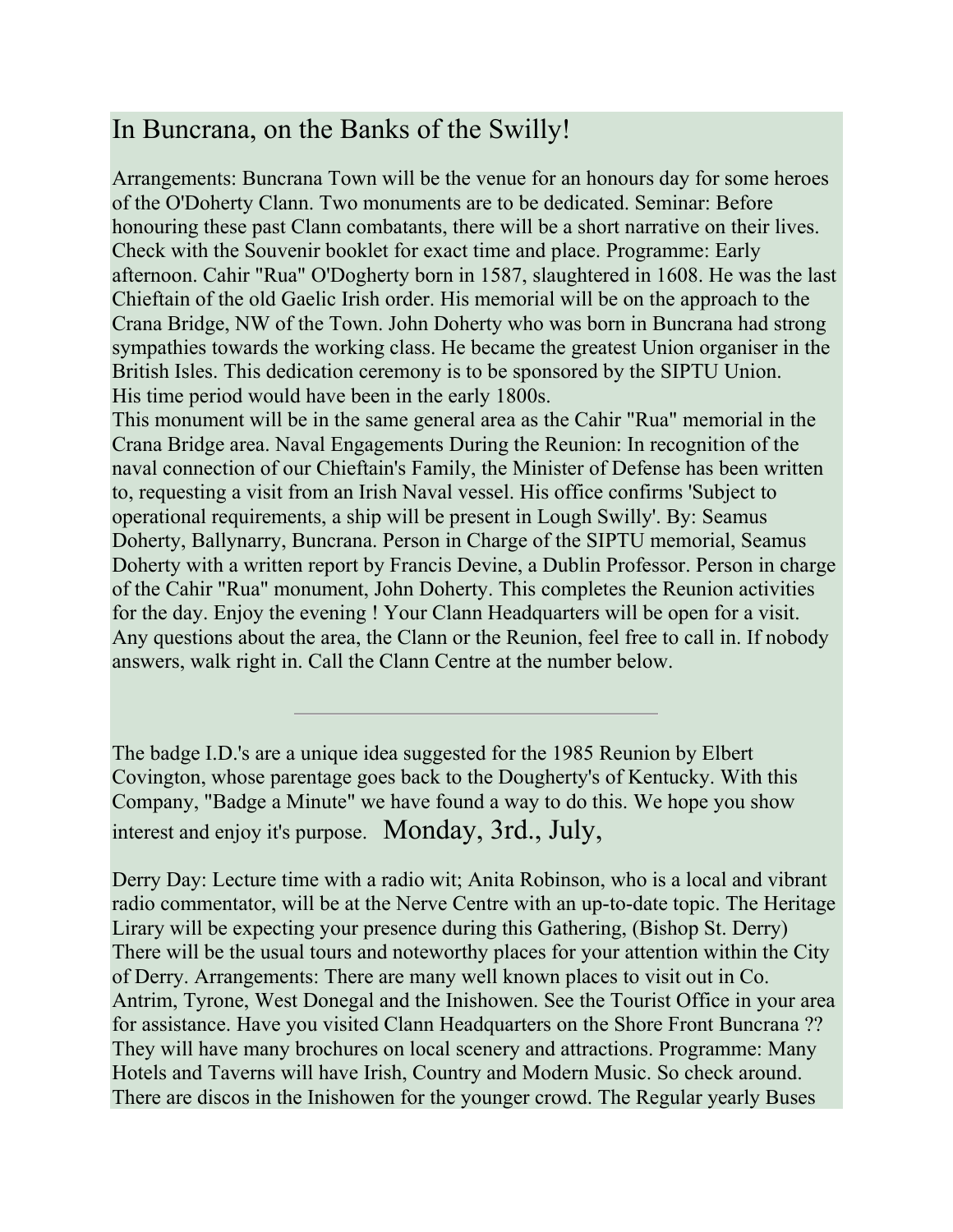from Derry and from the Inishowen will be operating.Tuesday, 4th.,July. Clann Castle Day in the Inishowen: From the famous Burt Castle to the infamous Greencastle, we will

scrutinise the medieval fortresses of this powerful Clann.

Tales from the middle ages and views of the structures we used to protect the shorelines and the rivers from the Danes, the Norse, the Normans, the Saxons, the Scots and the British. A knowledgeable speaker will highlight the areas. Now (April) we are planning on a large bus to transport the people who sign up for this adventure. We may have a bus leave from Derry to a gathering place at Burt. We may have a smaller bus to run people from Buncrana south to Burt Castle. It will depend on your reservations. A public address system will be used to explain all the features of Inishowen as we pass through what is also known as ² Dochartaigh Country. Meeting Place for the start of the Tour:

At Burt Castle at 11:00 AM. ((Private land, so stay in a group)

A Walk about with a discussion of the history of the area. On to Culmore Fort for a view of this strategic location and it's importance to the Irish and why the English wanted it. Into Muff and up the East Coast of the Inishowen with a stop at the Iskaheen Cemetery. A poignant story is told here on an old tombstone of the brothers, Conal and Owen, two of our ancient links. A meal will be planned enroute, as we head north. Continuing along the shores of Lough Swilly, we visit Whitecastle, then on through Moville. The final Castle of the Day: Greencastle, with the sadness and the glory of this exceptional fortification. You will all be turned loose to secure your evening meal. There are several places in the area that can accommodate your needs. A time-honoured evening has been arranged for you. It is "The Way Things Were" by Patsy Cavanagh and Friends. It includes music, drama, song and dance at the Cairn Theatre in Greencastle. This special show will encompass the local history of O'Dochartaigh. You will be presented a traditional meal of Irish Stew, brown bread, and scones. Person in charge this day: Kathleen Daugherty Barr, (Kitty, our Clann Secretary for many years). Committee members assisting: Mary Doherty Harley, Joan Doherty, Valerie O'Brien and Albert Doherty. Charles Doherty will be one of the lecturing historians to accompany us on the tour. Wednesday, 5th. of July

Programme: Lecture Series continues: Popular Mary Murray will talk at the Nerve Center on "Looking at Derry as an Outsider"

Tours of the City are on going

There are certain requirements that all able bodied Clann will have attended to by now: 4 Sites in Derry: The Calgach Centre, The Doherty Tower Museum, the walk around the Walled City and those great 1:00 Lectures.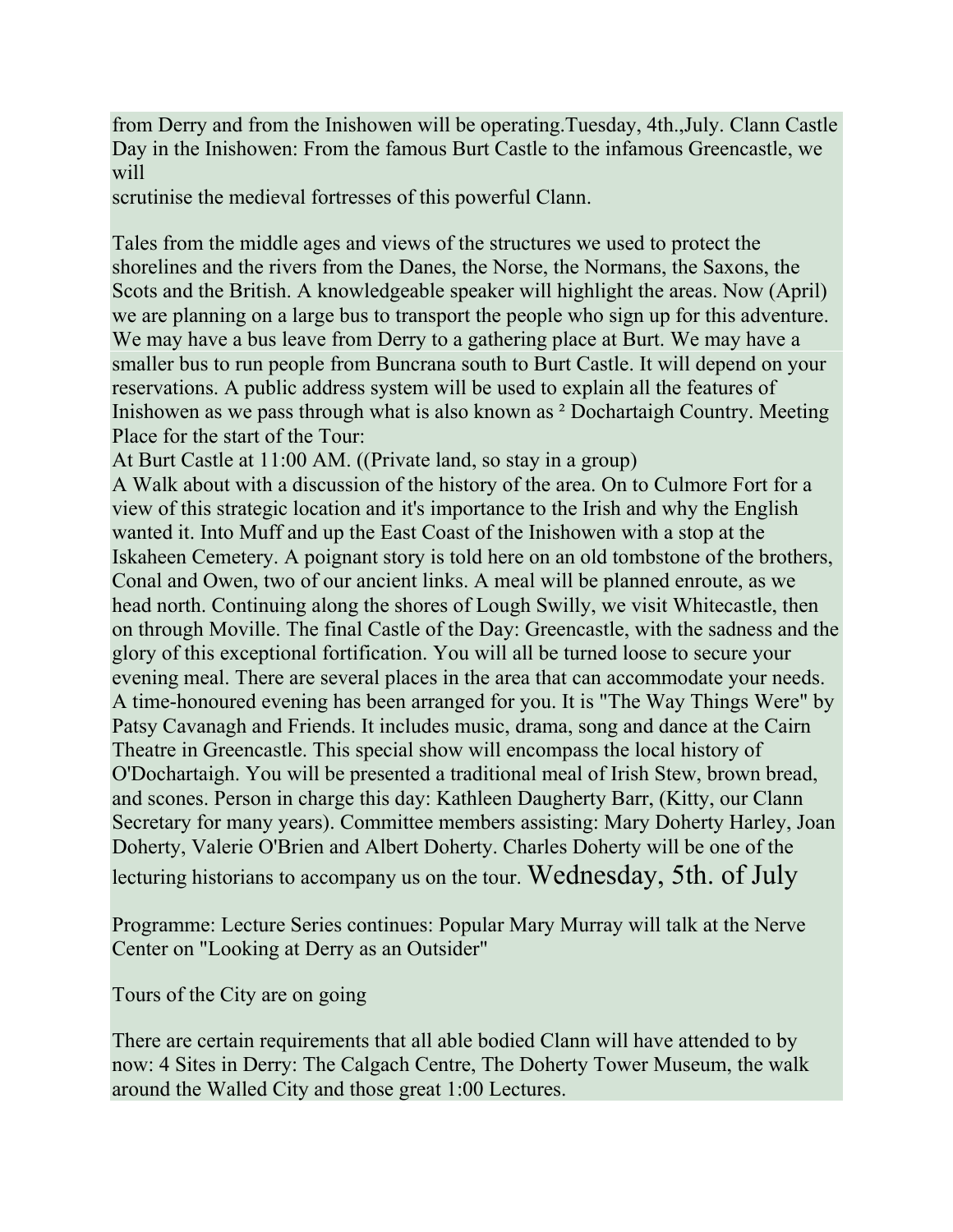In Buncrana: Clann Headquarters, a Clann Meeting, (at least one of the two) and the new Clann Memorials. Do look over the Clann memorabilia at Clann Headquarters You can always order when arriving home. We would rather you take it with you though. It does help pay for some of the tens of thousands of Irish Pounds needed to put up front for expenses. A Special Day in Buncrana: A Craft Fair and a Fashion Show with a Clann Dinner.

VENUE: At the Gateway Hotel, Buncrana. 4:00 Doors will open for the Craft Show: Crafts are from all parts of the Inishowen and from other nearby areas. There will be many different categories of crafts on show: Knitwear, Tweeds, Jewellery, Pottery, Paintings and ² Dochartaigh Paraphernalia.

7:30 PM: The Clann Dinner will commence:

The Fashion Show will begin during the course of the meal. Locally made garments, both traditional and modern fashion will be modeled. These garments will be on sale at the end of the show. -Lovely Irish Music will be presented afterwards and the floor cleared for dancing. A lovely time is to be had by all. Person in Charge: Rosaleen Hegarty.

Committee assisting: Joyce Doherty, Una Doherty Sheridan. Cost for the evening: £20 Buses will return all visitors to Derry and other collection points. Just a note: This is Reunion No. 4 and your associations 15th. year in the Inishowen. We had 5 years in the USA/Canada prior to that. Help is needed, new bold ideas and a blood transfusion of a sort would be helpful. Any ideas and/or offers should be presented in writing to Headquarters during the 2000 yr. event. A helpful gesture would be for you to send them to Headquarters well before the Gathering. Thursday, 6th. July Malin Peninsula Day

The following Malin Day plans are being organised : The starting times not listed, will be posted in the souvenir Book. Buses and cars will bring people to the most northerly peninsula in Ireland, with pick-up-points at: Derry, Buncrana and up the east coast of Inishowen, (Muff, Moville, Culdaff). Reservations will determine the routes. Meeting place: Anthony Doherty's Tavern. The tour begins there. Stops: Ard na Merica, Cemeterys, Knockameny Bends, Gortnamullin, Bree Inn, Backlands, Raised Beach, Mary-Rose Hill, Ballyhillion Tower, Farren's Pub, Portmore Pier, Malinwell, "Wee House", Seaview Tavern, etc. Lunch and perhaps a dinner is planned: Menu of choice for a possible Clann dinner. Still to be determined. The big occasion will be to meet 40 Americans who will join us in a Dedication Ceremony. They have invited us to partake in this significant "Cross the Ocean" venture. Area Leader: Kathleen O'Donnell. Committee: Tony McLaughlin, Michael "Doc" Doherty, Catrina Doherty,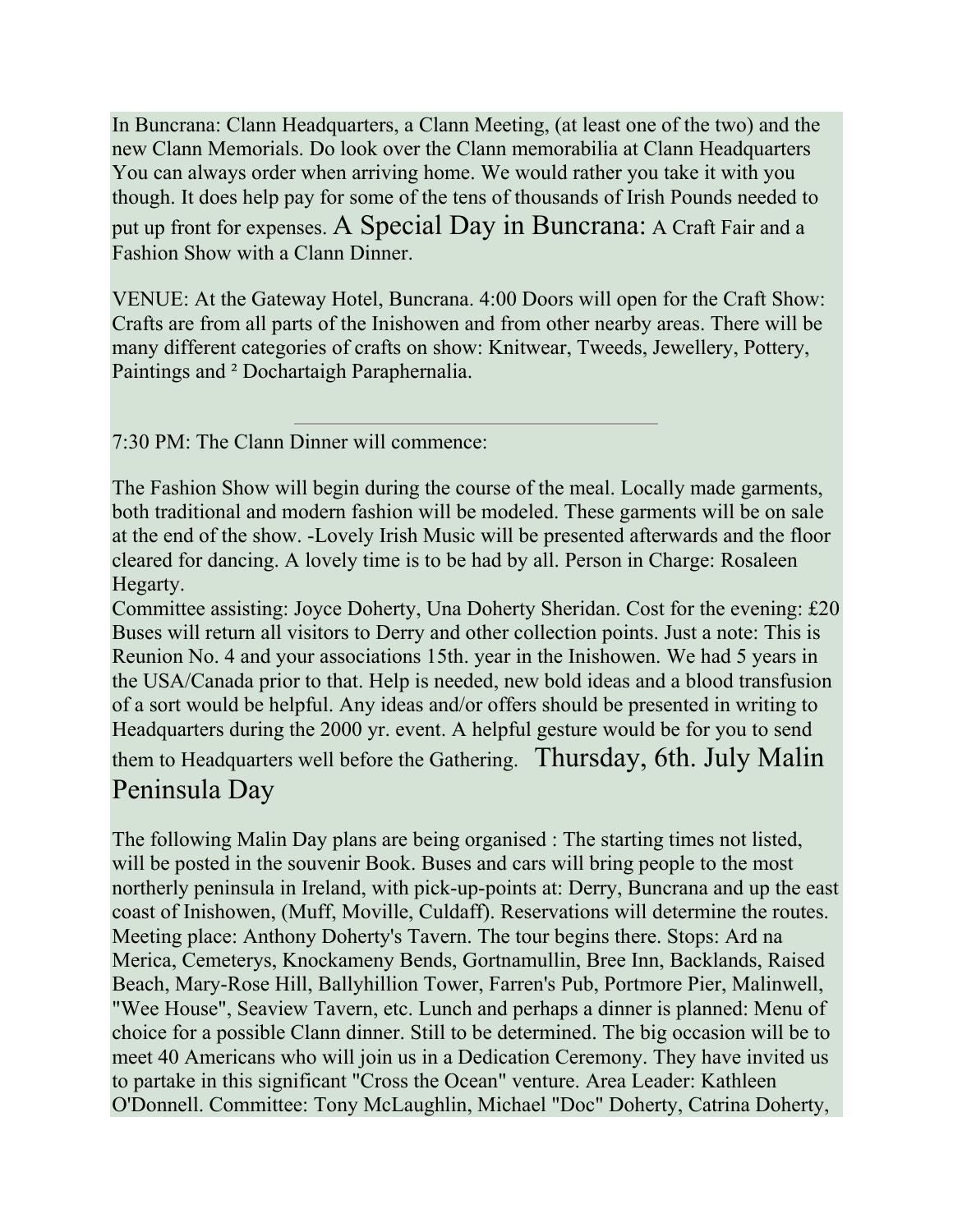Denis Doherty, Paddy Carey and Mary Glackin. With demand, we will have buses bringing people north. By now, we will have set a sched-ule and pattern for these lovely, secluded places in the heart of O'Dochartaigh Country. We may have a Clann Dinner set up by Reunion time at the Malin Hotel, Malin Town. If this is the case, buses will bring people from Malin Head into Malin Town for a walk about. This is one of the cleanest towns in Ireland, having won such awards over the years.

# Other Events

Derry City will be having a One O'Clock lecture. We will looking forward to Paddy "Bogside" discussing the rebuilding of Derry City. As he was the prime mover in this endeavor, we will be getting it from the "man" himself. It will be held in Derry. Do check the "Souvenir Booklet" for the details. Calgach Center: Located on the street to the right of the Town Diamond, which is reached by going up the hill of Shipquay St. Celtic Exhibition: Back into the ages of the Celtic People, from the earliest of time. (Will be open every week day of the Reunion) The Tower Museum: (In the <sup>2</sup> Dochartaigh Castle), Contains local history and artifacts of the area. Dedicated in 1982 by your Clann Herald and Paddy Bogside. (Open daily). Guides will be available for touring the ancient City Walls. Friday, July 7 "Final Day" of the Organized Reunion: .Keep in mind that this need not be your final time in the locality as there are festivals and other entertaining events going on for the summer. A very merry Derry Day is on fare for you.  $1:00 \text{ P.M.}$ 

The final Noontime lecture will be provided by a distinguished member of the Chieftains Family and a very worthy member of Clann ² Dochartaigh. Admiral Pascual will give a well researched presentation of the History and Lineage of our Clann. A wonderful climax to a most stirring and eventful 2 weeks. Time: 1:00 PM.- At the Nerve Centre on Magazine St., above the Castle St. Gate.

# Extra ! Extra !

We understand Admiral Pascual will give the above presentation in Buncrana area also. The Souvenir Booklet will give the location and time of his talk. To those of you not attending, his dissertation will be provided to you. He is a remarkable researcher and his work must become a part of this Clann's Archives.